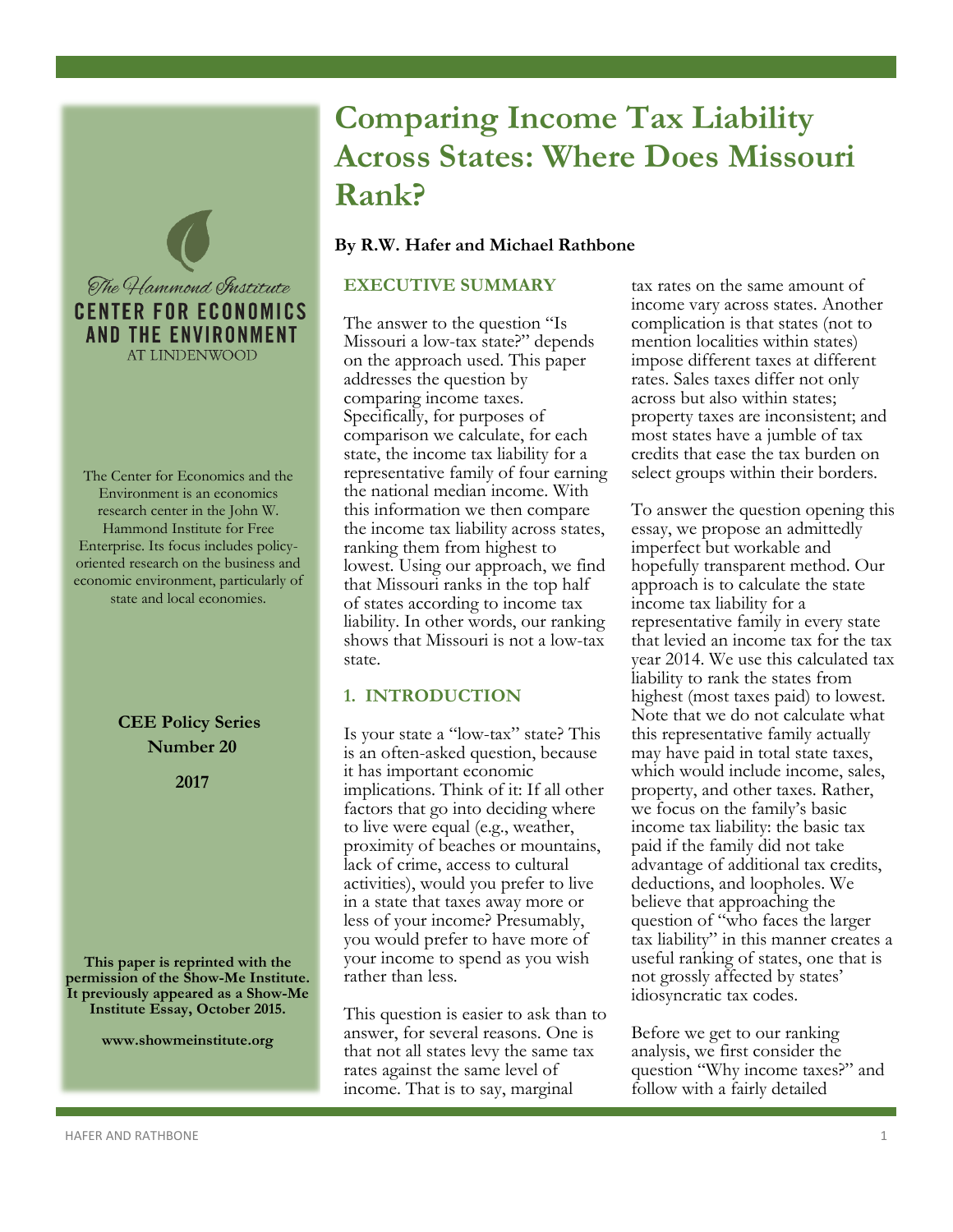description of the procedures we used to arrive at the representative family's tax liability across states. We then present our ranking of states according to our measure of tax liability. For purposes of comparison, we also report rankings based on alternative approaches used by the Tax Foundation.

# **2. WHY INCOME TAXES?**

The old adage is that if you want people to stop doing something, tax that activity. This view is firmly based in standard economic theory and everyday common sense. How does the government influence you to stop smoking? Raising the cigarette tax increases what the consumer pays for a pack of smokes and makes the relative price of smoking higher than that of substitute activities. With this higher price, many people are likely to smoke less or quit altogether. Similarly, raising gasoline taxes or

imposing a carbon tax increases the cost of driving, which in turn decreases driving and thereby reduces pollution.<sup>1</sup>

As theory suggests that raising taxes on gas or cigarettes leads to reduced use, a tax on labor income will also distort labor markets.<sup>2</sup> In essence, imposing an income tax leads to less labor (think of this as hours worked) being supplied at the going market wage rate. Given employers' existing demand for hours worked by employees, the effect is to reduce the amount of labor in the market. Imposing an income tax reduces the number of hours of work compared to a market in which there is no income tax. If the remaining workers are no more productive than before the tax was imposed, the longer-term dynamic is such that income and output produced by these workers falls. That is, states or countries with higher tax burdens on workers could see overall income

fall (or not grow as fast) relative to lower-taxed states. Indeed, there is ample evidence that states (and countries) with lower tax burdens tend to perform better economically (income and output grows faster) than those with higher tax burdens.<sup>3</sup> We thus take it as a stylized fact that lower income tax rates are preferable to higher tax rates, all else the same.

# **3. WHICH TAX OBLIGATION?**

We noted earlier that our analysis focuses on the tax liability facing our family. This means that we will not calculate and compare actual taxes paid for our representative family. If total taxes paid were of interest, we could rely on the Tax Foundation's measure of state and local taxes paid per capita. But "total taxes paid" confounds income taxes and other taxes. It also reflects the myriad of state exemptions and

| Table 1                                                                                                                                                                                                                                                                                                                                                                                                                                                                                                                      |                                                                                                                                                                                                                                                                                                                                                                                                                                                                                                                                                                                                            |                                                                                                                                                                                                                                                                                                                                                                                                                                                                                                                                                                                                                                      |  |  |  |  |  |
|------------------------------------------------------------------------------------------------------------------------------------------------------------------------------------------------------------------------------------------------------------------------------------------------------------------------------------------------------------------------------------------------------------------------------------------------------------------------------------------------------------------------------|------------------------------------------------------------------------------------------------------------------------------------------------------------------------------------------------------------------------------------------------------------------------------------------------------------------------------------------------------------------------------------------------------------------------------------------------------------------------------------------------------------------------------------------------------------------------------------------------------------|--------------------------------------------------------------------------------------------------------------------------------------------------------------------------------------------------------------------------------------------------------------------------------------------------------------------------------------------------------------------------------------------------------------------------------------------------------------------------------------------------------------------------------------------------------------------------------------------------------------------------------------|--|--|--|--|--|
| <b>COMPARISON OF TAX CREDITS</b>                                                                                                                                                                                                                                                                                                                                                                                                                                                                                             |                                                                                                                                                                                                                                                                                                                                                                                                                                                                                                                                                                                                            |                                                                                                                                                                                                                                                                                                                                                                                                                                                                                                                                                                                                                                      |  |  |  |  |  |
| CREDITS AVAILABLE TO TAXPAYERS VARIES GREATLY ACROSS STATES                                                                                                                                                                                                                                                                                                                                                                                                                                                                  |                                                                                                                                                                                                                                                                                                                                                                                                                                                                                                                                                                                                            |                                                                                                                                                                                                                                                                                                                                                                                                                                                                                                                                                                                                                                      |  |  |  |  |  |
| <b>Missouri</b><br>Affordable housing assistance<br>Champion for children<br>Family development account<br>Food pantry<br>Historic preservation<br>Income taxes paid to other<br>states/subdivisions<br>Maternity home<br>Pregnancy resource<br>Property tax<br>Pubic safety officer surviving spouse<br>Residential dwelling accessibility<br>Self-employed health insurance<br>Shared care for the elderly<br>Shelter for victims of domestic violence<br>Special needs adoption<br>Source: Wisconsin Fiscal Bureau (2015) | Louisiana<br>Angel investor<br>Brownfields investor<br>Bulletproof vest<br>Capital company<br>Child care<br>Contributions of technological<br>equipment to educational institutions<br>Conversion of vehicle to alternative fuel<br>Digital interactive media<br><b>Disabilities</b><br>Earned income tax credit<br>Education<br>Family responsibility programs<br>Historic residential/historic structures<br>Household expense for physically and<br>mentally incapable persons<br>Income taxes paid to other states<br>Law enforcement education<br>Louisiana citizens property insurance<br>assessment | Louisiana community development<br>financial institutions<br>Motion picture investment<br>Organ donationOwner of newly-<br>constructed accessible home<br>Partial federal credits (elderly, foreign<br>tax, investment tax, residential energy,<br>and jobs) Port of Louisiana investor<br>Prison industry enhancement<br>Qualified playgrounds<br>Small town doctor/dentist<br>School readiness<br>Technology commercialization<br>Urban revitalization<br>Wind and solar energy systems<br>Arkansas<br>Adoption expenses<br>Child care<br>Income taxes paid to other states<br>Phenylketonuria disorder<br>Political contributions |  |  |  |  |  |

http://legis.wisconsin.gov/lfb/publications/Informational-Papers/Documents/2015/4\_Individual%20Income%20Tax%20 Provisions%20in%20the%20States.pdf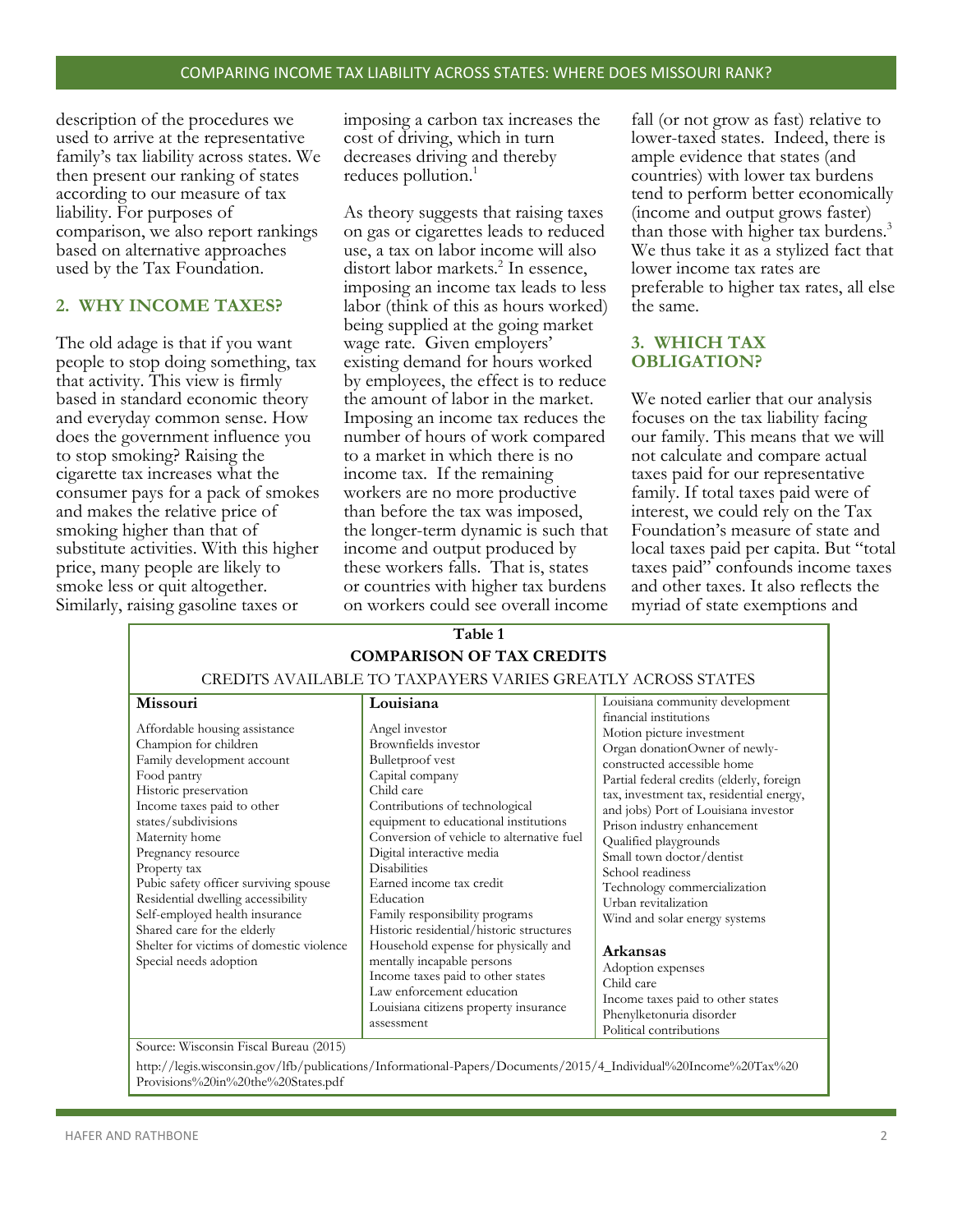#### COMPARING INCOME TAX LIABILITY ACROSS STATES: WHERE DOES MISSOURI RANK?

credits. To give an idea how statelevel tax credits could distort a comparison of taxes paid across states, Table 1 reports just one aspect of the state tax code—tax credits allowed—for three representative states. In addition to Missouri, we include Arkansas and Louisiana simply because they represent states with few and many tax credits (5 and 30, respectively).

Table 1 helps illustrate the vast array of credits one could claim against one's tax liability—credits that not all tax filers can claim—in different states. Such differences in states' tax codes probably lead to inefficient use of scarce resources to avoid taxes. Thus, we argue that our approach provides a more fundamental comparison of income tax liability across states, one that is largely undistorted by the variety of credits provided by state legislatures for certain constituents.

We could, as some do, rank states by their highest marginal tax rate. Table 2 shows why this metric may not provide the best comparison. The first column in Table 2 reports the marginal tax brackets for California. We chose California because it has the highest marginal tax rate on income, 13.3 percent. Even though California has the highest marginal tax rate, note that it does not apply until income exceeds \$1,039,374. The second column reports the tax rates for Missouri. Like California, Missouri has a large number of tax brackets, but its highest tax bracket is much lower, at 6 percent.<sup>4</sup> The point of this comparison is that the income brackets at which the tax rates become effective are very different. Missouri's top marginal tax rate of 6 percent kicks in after taxable income reaches \$9,000.

| Table 2                                                                 |              |          |              |  |  |  |  |
|-------------------------------------------------------------------------|--------------|----------|--------------|--|--|--|--|
| <b>Comparing Marginal Income Tax Rates</b>                              |              |          |              |  |  |  |  |
| and Brackets*                                                           |              |          |              |  |  |  |  |
| California                                                              |              | Missouri |              |  |  |  |  |
| Rate $(\%)$                                                             | Bracket (\$) | Rate (%) | Bracket (\$) |  |  |  |  |
| 1.0                                                                     | >0           | 1.5      | >0           |  |  |  |  |
| 2.0                                                                     | >15,498      | 2.0      | >1,000       |  |  |  |  |
| 4.0                                                                     | >36,742      | 2.5      | >2,000       |  |  |  |  |
| 6.0                                                                     | >57,990      | 3.0      | >3,000       |  |  |  |  |
| 8.0                                                                     | >80,500      | 3.5      | >4,000       |  |  |  |  |
| 9.3                                                                     | >101,738     | 4.0      | >5,000       |  |  |  |  |
| 10.3                                                                    | >519,688     | 4.5      | >6,000       |  |  |  |  |
| 11.3                                                                    | >623,624     | 5.0      | >7,000       |  |  |  |  |
| 12.3                                                                    | >1,000,000   | 5.5      | >8,000       |  |  |  |  |
| 13.3                                                                    | >1,039,374   | 6.0      | >9,000       |  |  |  |  |
| *Based on 2015 laws; married filing jointly. Source:<br>Tax Foundation. |              |          |              |  |  |  |  |

What would the marginal tax rate be for a resident of California at an income level of \$9,000? Only 1 percent. And while Missouri's highest marginal tax rate of 6 percent occurs after an income level of \$9,000, in California you would have to make \$57,990 before you would be subject to that tax rate. This comparison suggests that simply using a state's highest marginal tax rate to assess its relative rank in taxing income can be misleading.

## **4. HOW WE MEASURE TAX LIABILITY**

Given the myriad of state-level exemptions and credits that are layered on top of wildly different sets of marginal tax rates, as well as the levels of income at which those rates apply, our approach is straightforward. The process used to generate our ranking is as follows:

- We assume a representative family of four: two working parents both earning the same income and two children who are each less than 18 years of age, who do not work and have no disabilities.<sup>5</sup>
- We set this family's gross income at the U.S. median, which is \$80,356 for 2013, the latest year for which data is available. We recognize that each state's median family of four income is different. Even so, using one value allows us to directly compare tax liability, not confounding decisions about where to live based on other economic factors, such as cost of living.
- All calculations were made using the TaxAct 2014 Deluxe Edition Software Package. Using this software we first generated a federal return. We used information (e.g., total federal tax liability, federal adjusted gross income, number of exemptions) from that common federal return to complete a tax return for each state that imposes an income tax. The TaxAct software automatically selected credits or deductions depending on the state. We did not claim any additional alterations in our experiment.<sup>6</sup>
- Once our representative family's state income tax liability was calculated, we ranked the states from the highest tax liability to the lowest. States that do not levy a tax on individual income (Alaska, Florida, Nevada, South Dakota, Texas, Washington, and Wyoming) did not have a module in TaxAct. There are state tax modules for New Hampshire and Tennessee, but because our model family had no income from dividends or interest, their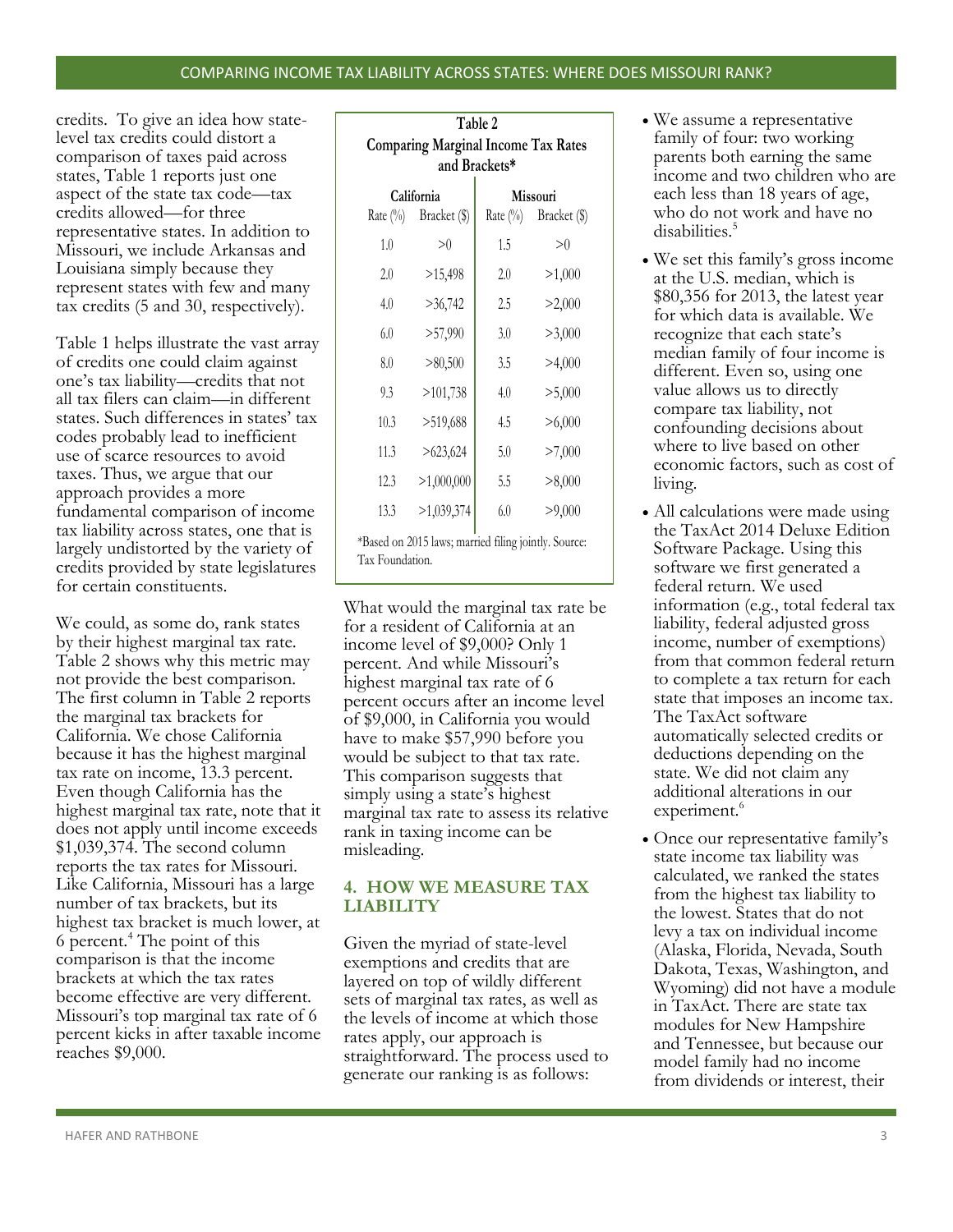tax liability in both states was zero, equivalent to those states that had no income tax.

 Using this methodology, we set out to answer the following questions: "How does our representative family of four's state income tax liability compare across the states?" And "Using this basis of comparison, where does Missouri rank among the states?"

# **5. THE RESULTS**

The second column in Table 3 reports the state income tax liability that our family of four would have paid in 2014 on an income of \$80,356. The states are ranked (column 3) from the highest to the lowest tax liability. Our calculations show that if our family lived in Oregon, they would face a state tax liability of \$5,183, the highest in the nation. At the other end of the spectrum (for those states levying income taxes), the family's state tax liability would have been \$637 if they lived in North Dakota. Where does Missouri fall in this ranking? Of the 41 states that impose a state income tax, Missouri imposes a tax liability of \$2,936 on our family of four, placing it as the 23rd highest.<sup>7</sup>

What about Missouri's neighbors? Based on our calculations, Iowa, Kentucky, Arkansas, and Illinois all have relatively more burdensome tax climates compared to Missouri. For example, our calculations indicate that if our family lived in Iowa they would face an income tax liability that is roughly 63 percent higher than in Missouri. In Kentucky and Arkansas, the tax liability is about 46 percent higher than in Missouri, and in Illinois the tax liability is about 22 percent higher than in Missouri. If our representative family lived in any of

| Table 3<br><b>Comparative Ranking of Income Taxes by State</b> |            |                         |                |                |  |  |  |  |
|----------------------------------------------------------------|------------|-------------------------|----------------|----------------|--|--|--|--|
|                                                                |            |                         |                |                |  |  |  |  |
| 1                                                              | 2          | 3                       | 4              | 5              |  |  |  |  |
| State                                                          | Tax Due    | Rank                    | Rank           | Rank           |  |  |  |  |
| Oregon                                                         | \$5,183.00 | 1                       | 3              | 6              |  |  |  |  |
| Maryland                                                       | \$4,812.00 | $\overline{\mathbf{c}}$ | 25             | 9              |  |  |  |  |
| Iowa                                                           | \$4,787.00 | $\overline{3}$          | 5              | 17             |  |  |  |  |
| Hawaii                                                         | \$4,484.00 | $\overline{4}$          | $\overline{2}$ | 12             |  |  |  |  |
| Kentucky                                                       | \$4,303.00 | 5                       | 20             | 29             |  |  |  |  |
| Arkansas                                                       | \$4,293.00 | 6                       | 13             | 25             |  |  |  |  |
| Montana                                                        | \$3,754.00 | 7                       | 14             | 20             |  |  |  |  |
| Indiana                                                        | \$3,682.00 | 8                       | 39             | 34             |  |  |  |  |
| Wisconsin                                                      | \$3,595.00 | 9                       | 10             | 11             |  |  |  |  |
| Illinois                                                       | \$3,593.00 | 10                      | 38             | 10             |  |  |  |  |
| North                                                          | \$3,591.00 | 11                      | 24             | 15             |  |  |  |  |
| West Virginia                                                  | \$3,579.00 | 12                      | 18             | 23             |  |  |  |  |
| Georgia                                                        | \$3,577.00 | 13                      | 19             | 27             |  |  |  |  |
| Virginia                                                       | \$3,545.00 | 14                      | 26             | 8              |  |  |  |  |
| Delaware                                                       | \$3,418.00 | 15                      | 17             | 13             |  |  |  |  |
| New York                                                       | \$3,384.00 | 16                      | 8              | $\overline{c}$ |  |  |  |  |
| Alabama                                                        | \$3,293.00 | 17                      | 30             | 36             |  |  |  |  |
| Connecticut                                                    | \$3,256.00 | 18                      | 16             | $\mathbf{1}$   |  |  |  |  |
| Utah                                                           | \$3,254.00 | 19                      | 32             | 22             |  |  |  |  |
| Massachusetts                                                  | \$3,243.00 | 20                      | 29             | 3              |  |  |  |  |
| Idaho                                                          | \$3,018.00 | 21                      | 11             | 32             |  |  |  |  |
| Minnesota                                                      | \$2,982.00 | 22                      | 4              | 5              |  |  |  |  |
| Oklahoma                                                       | \$2,866.00 | 24                      | 28             | 33             |  |  |  |  |
| Maine                                                          | \$2,860.00 | 25                      | 9              | 14             |  |  |  |  |
|                                                                |            | 26                      | 31             | 40             |  |  |  |  |
| Mississippi                                                    | \$2,738.00 | 27                      | 37             | 31             |  |  |  |  |
| Michigan                                                       | \$2,735.00 |                         |                |                |  |  |  |  |
| Nebraska                                                       | \$2,472.00 | 28                      | 15             | 16             |  |  |  |  |
| Pennsylvania                                                   | \$2,467.00 | 29                      | 41             | 30             |  |  |  |  |
| Kansas                                                         | \$2,435.00 | 30                      | 35             | 21             |  |  |  |  |
| Colorado                                                       | \$2,415.00 | 31                      | 34             | 37             |  |  |  |  |
| South                                                          | \$2,398.00 | 32                      | 12             | 35             |  |  |  |  |
| Louisiana                                                      | \$2,295.00 | 33                      | 21             | 39             |  |  |  |  |
| New Mexico                                                     | \$2,147.00 | 34                      | 33             | 38             |  |  |  |  |
| Ohio                                                           | \$1,952.00 | 35                      | 27             | 28             |  |  |  |  |
| Vermont                                                        | \$1,851.00 | 36                      | 7              | 18             |  |  |  |  |
| Rhode Island                                                   | \$1,835.00 | 37                      | 23             | 19             |  |  |  |  |
| Arizona                                                        | \$1,699.00 | 38                      | 36             | 41             |  |  |  |  |
| New Jersey                                                     | \$1,483.00 | 39                      | 6              | 7              |  |  |  |  |
| California                                                     | \$1,412.00 | 40                      | $\mathbf{1}$   | $\overline{4}$ |  |  |  |  |
| North Dakota                                                   | \$637.00   | 41                      | 40             | 24             |  |  |  |  |
| Alaska                                                         |            | 42                      | 42             | 44             |  |  |  |  |
| Florida                                                        |            | 42                      | 42             | 44             |  |  |  |  |
| Nevada                                                         |            | 42                      | 42             | 44             |  |  |  |  |
| New                                                            |            | 42                      | 42             | 42             |  |  |  |  |
| South Dakota                                                   |            | 42                      | 42             | 44             |  |  |  |  |
| Tennessee                                                      |            | 42                      | 42             | 43             |  |  |  |  |
| Texas                                                          |            | 42                      | 42             | 44             |  |  |  |  |
| Washington                                                     |            | 42                      | 42             | 44             |  |  |  |  |
| Wyoming                                                        | きますするます    | 42                      | 42             | 44             |  |  |  |  |
|                                                                |            |                         |                |                |  |  |  |  |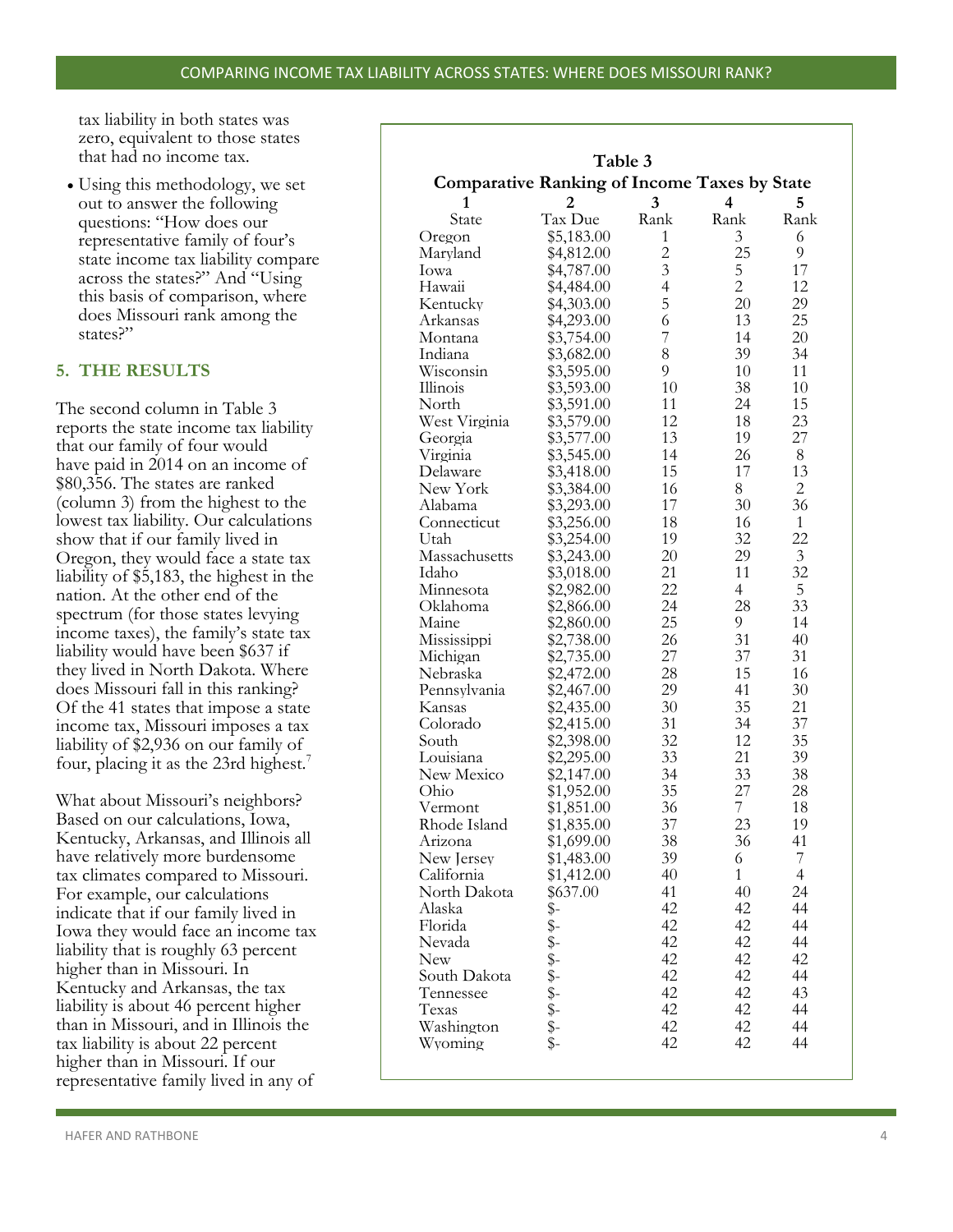the other neighboring states, they would face a lower tax liability. If they lived in Oklahoma, for example, their tax liability would be about the same as in Missouri. But Missouri's tax liability is greater than in Nebraska (18 percent higher) and in Kansas (21 percent higher). As noted earlier, our family would face no state income tax liability if they resided in Tennessee.

Table 3 includes two popular rankings published by the Tax Foundation in Washington, D.C. The fourth column in Table 3 reports the Tax Foundation's ranking of states by their highest 2015 marginal tax rate. Column 5 shows the Tax Foundation's ranking of states using individual income taxes collected per capita based on 2013 data. How do our tax calculations and rankings compare with more commonly used lists?<sup>8</sup>

We noted earlier that we would expect the rankings to be different, and they are. California, which has the highest marginal tax rate and therefore ranks the worst (number 1) on this scale, ranks 40th (out of 41) states in our calculation. A similarly dramatic change occurs for New Jersey: 39th in our ranking and 6th when ranked using highest marginal tax rate. We also find notable shifts for several of the states that we ranked as "high tax" states. For instance, Kentucky falls from 5th in our ranking to 20th using highest marginal tax rates. This transformation reflects the fact that marginal tax rates alone may not provide a complete or accurate assessment of a state's income tax structure (e.g., Table 2). Interestingly, Missouri ranks 23rd using our calculation and 22nd when ranked on the basis of highest marginal tax rates.

The fifth column of Table 3 ranks states according to individual income taxes collected per capita for the fiscal year 2013, the most recent year reported by the Tax Foundation. This ranking thus incorporates all of the deductions, credits, and other idiosyncratic aspects of different state-level tax codes. Again we find that the individual states' rankings change when different methods are used. California and New Jersey show how different ranking schemes can lead to different results. Kentucky falls from 5th in our ranking to 29th using per-capita tax collections. These comparisons indicate how different state tax codes alter the representation of state tax liability. Once more, Missouri's placement does not change much across the different approaches. Ranking 23rd using our approach, Missouri's rank based on tax collections is 26th.

Given Missouri's consistent ranking in the mid-range of states, one might ask if our ranking based on the representative family of four's tax liability is just mimicking the other rankings. We can find out by measuring the correlation among the different rankings. The correlation used here compares the states' placement in the two lists. For example, if the two lists are identical in terms of each state's ranking, the correlation is equal to 1.0. If the lists are exactly the opposite—the rankings are flipped between the two lists—the correlation is -1.0.

When we compare the ranking based on our criterion to the ranking based on highest marginal tax rate, the calculated correlation is only 0.22. When we compare our ranking to that based on income tax collections, the correlation is slightly higher,  $0.29$ . $\degree$  Though positive, neither correlation coefficient is

statistically different from zero at the 5 percent level of significance.<sup>10</sup> These low correlations tell us that each ranking is capturing something different.<sup>11</sup> That is, just because Missouri consistently falls in the mid-range of states does not mean that our approach has mimicked the Tax Foundation's rankings.

## **6. CONCLUSION**

Our goal was to assess states' relative rankings with regard to individual income tax liability. With special interest in determining Missouri's relative rank among other states, we calculated the state income tax liability for a representative family of four with an income of \$80,356 in each state that levied an income tax in 2014. According to our calculations, this average family in Missouri would face the 23rd largest tax liability out of the 41 states that impose an income tax. This places Missouri in the top half of states nationally, with a few more states imposing a smaller tax liability than Missouri compared to those taxing income more. We also found that our approach yielded a relative ranking for Missouri that was similar to that based on using marginal tax rates or individual income taxes collected per capita. In the end, the evidence shows that Missouri is not, by any measure reported, a low income-tax state.<sup>12</sup>

*R.W. Hafer is Director, Center for Economics and the Environment, Hammond Institute for Free Enterprise, Professor of Economics, Lindenwood University, and a scholar at the Show-Me Institute. At the time of publication, Michael Rathbone was a policy researcher at the Show-Me Institute*